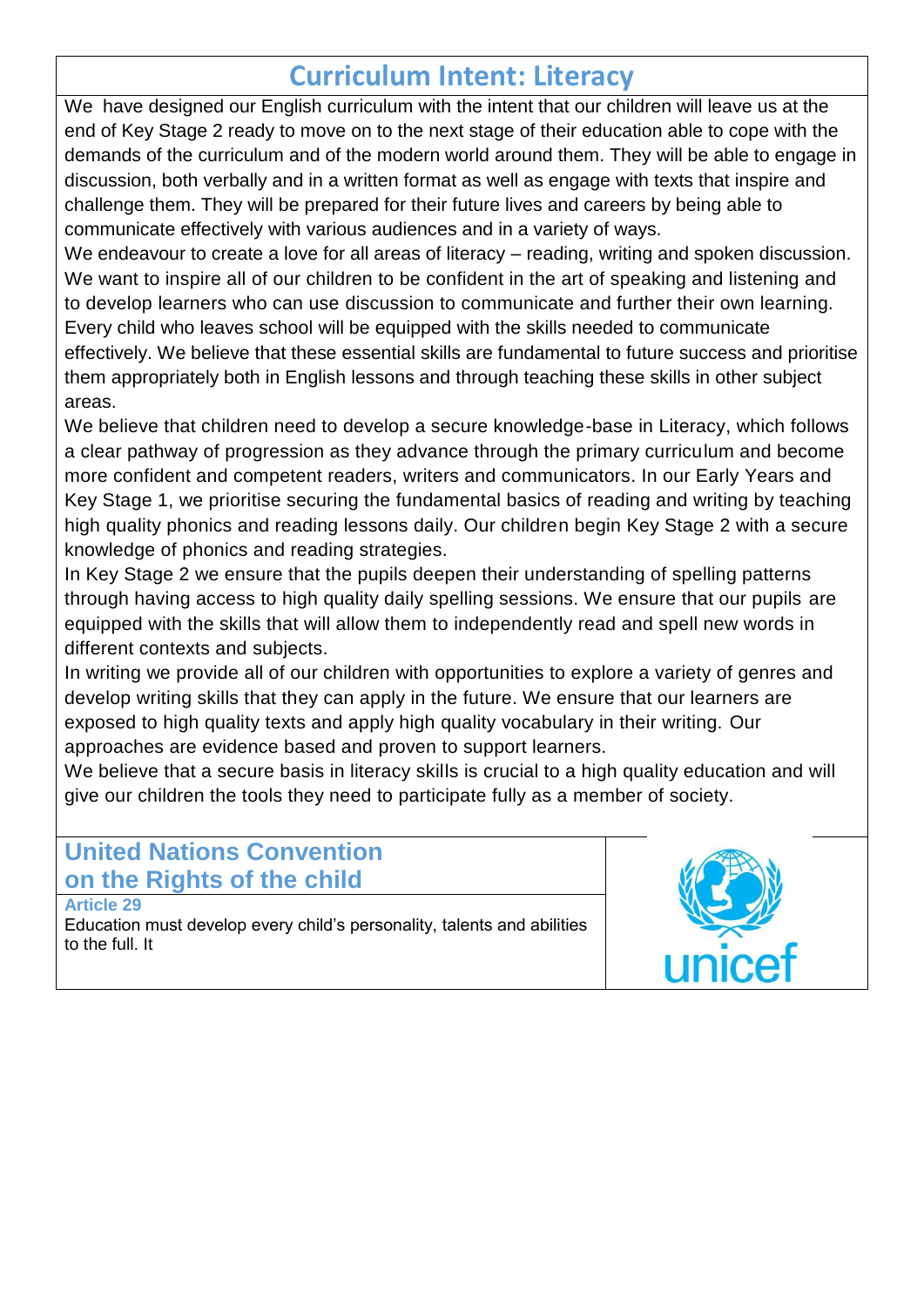## **Curriculum Intent: Maths**

We are committed to ensuring that children have an appreciation and love for Maths. We strive for them to become confident Mathematicians through problem solving and reasoning. We want our children to be prepared for the wider world, to develop financial literacy and numerical fluency to help them gain employment and succeed in their careers. Most of all, we want all children to enjoy Maths, to flourish in this subject and to have an appreciation of the beauty and power of Mathematics.

We aim to achieve this by teaching them to:

- · become fluent in the fundamentals of Mathematics.
- · reason mathematically.
- · solve problems by applying their Mathematics.

Mathematical understanding starts in our Early Years provision where children develop the fundamental skills of counting, sorting, matching and comparing through play and talk. Using play based and experiential learning including traditional counting songs, appealing physical resources, number books and pictorial representations, we support children to develop a sound grasp of early mathematical concepts and language.

Throughout the school, we follow the National Curriculum, using the White Rose Maths approach to build deep understanding, confidence and competency. We blend concrete, pictorial and abstract approaches to give children a firm grasp of numerical concepts and methods. We recognise the importance of mathematical language and support children to articulate and explore their ideas in pairs, groups and the whole class. We encourage regular retrieval practice to ensure strong recall of basic number facts, and teach problem solving to enable children to use and apply their maths knowledge. Our teachers are trained and supported to ensure that no child is left behind and that children with knowledge gaps or specific numeracy issues are supported to access the full curriculum.

Our wider curriculum reinforces mathematical knowledge and maths concepts through, for example, data handling and presentation in ICT, developing sound chronological awareness in History and understanding distances and direction in Geography.

We know that many parents and carers lack confidence in their own maths abilities, or worry that they don't know how to help when the maths is very different to the way they were taught. We work with parents and carers to help them support their child with maths, and offer a range of maths workshops and information sessions for parents.

#### **United Nations Convention on the Rights of the child Article 29**

Education must develop every child's personality, talents and abilities to the full. It

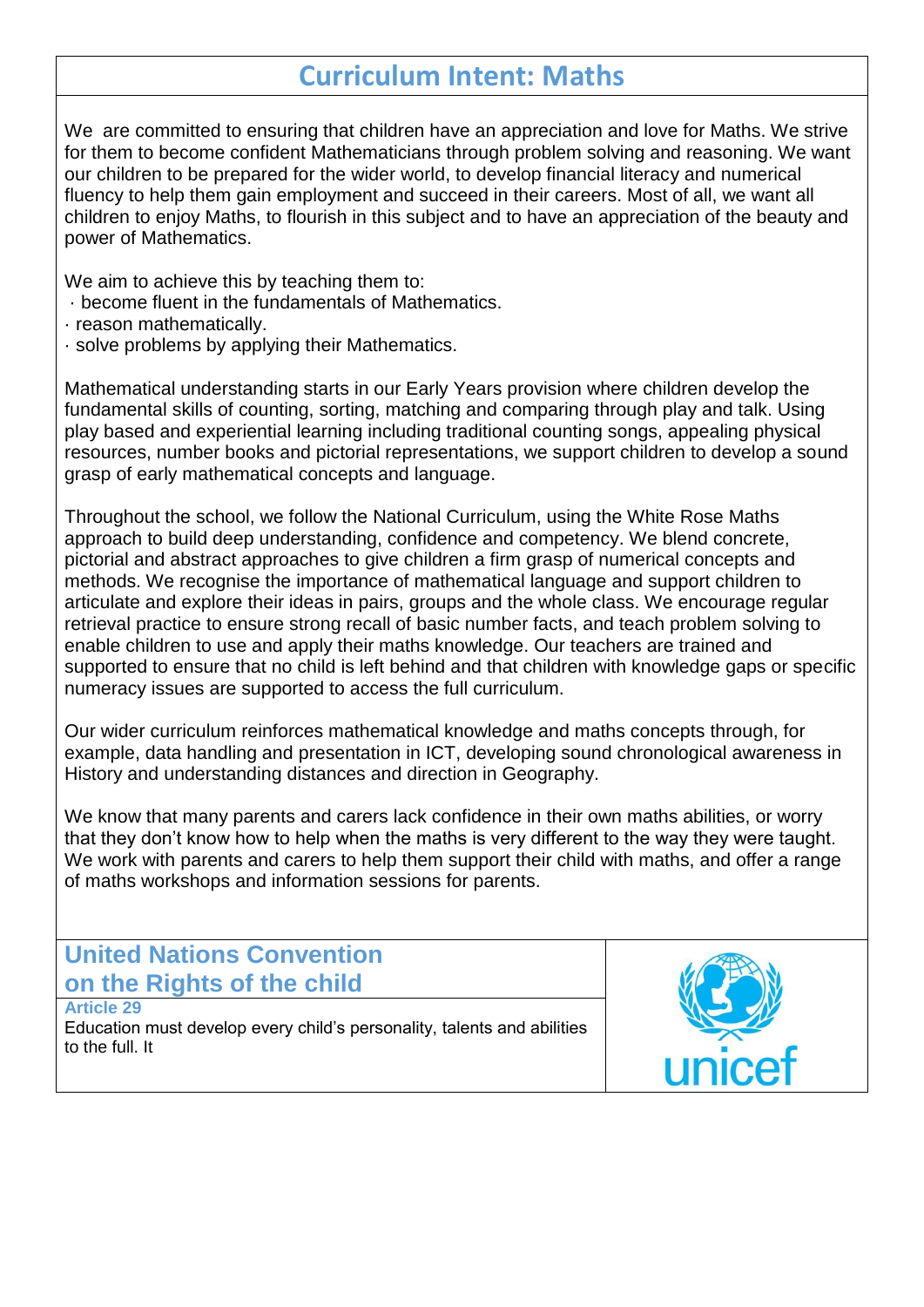## **Curriculum Intent: Science**

Our science teaching aims to give all children a strong understanding of the world around them and the ability to think scientifically, so that they gain an understanding of scientific processes and of the uses and implications of science for today and for the future. Science lays the foundations for children's future ability to understand and critically assess information in the Media and online, and to contribute to informed decisions about health, the environment and technology in society.

We lay the foundations for future science learning through our Early Years curriculum which teaches children to understand and talk about the world around them. We use stories, objects, artefacts and experiences to develop children's understanding of the natural and physical world, and to give them the concepts and vocabulary they need to discuss their observations and investigations.

We use the National Curriculum in Science to teach biology, physics and chemistry in a progressive programme of study which systematically revisits and builds upon previous learning. This consolidates prior knowledge and builds enthusiasm whilst embedding procedural and conceptual knowledge into long-term memory. This model also allows children who join us throughout a Key Stage to 'backfill' knowledge and skills gaps in Science.

Scientific enquiry skills are embedded in each area of study so that children develop and use a range of skills including observations, planning and investigations. They are encouraged to question the world around them and become independent learners in exploring their scientific questions. We work to ensure that girls as well as boys are confident to engage, experiment and attain in science, using diverse role models to promote science as a valid career option for all children. We work with families to promote science as a career and draw on the scientific and technological resources of Manchester and the North West to broaden children's horizons and inspire a passion for science.

We teach and reinforce specialist vocabulary throughout the Key Stages, developing Oracy so that children are fluent to communicate their scientific ideas. We aim for children to leave Key Stage 2 ready to cope with the demands of the next stage of the curriculum and of the modern world around them.

**United Nations Convention on the Rights of the child**



**Article 2** Every child has the same rights whatever their ethnicity or , gender **Article 17** Every child has the right to reliable information from the mass media.

**Article 29** Education must encourage the child's respect for the environment.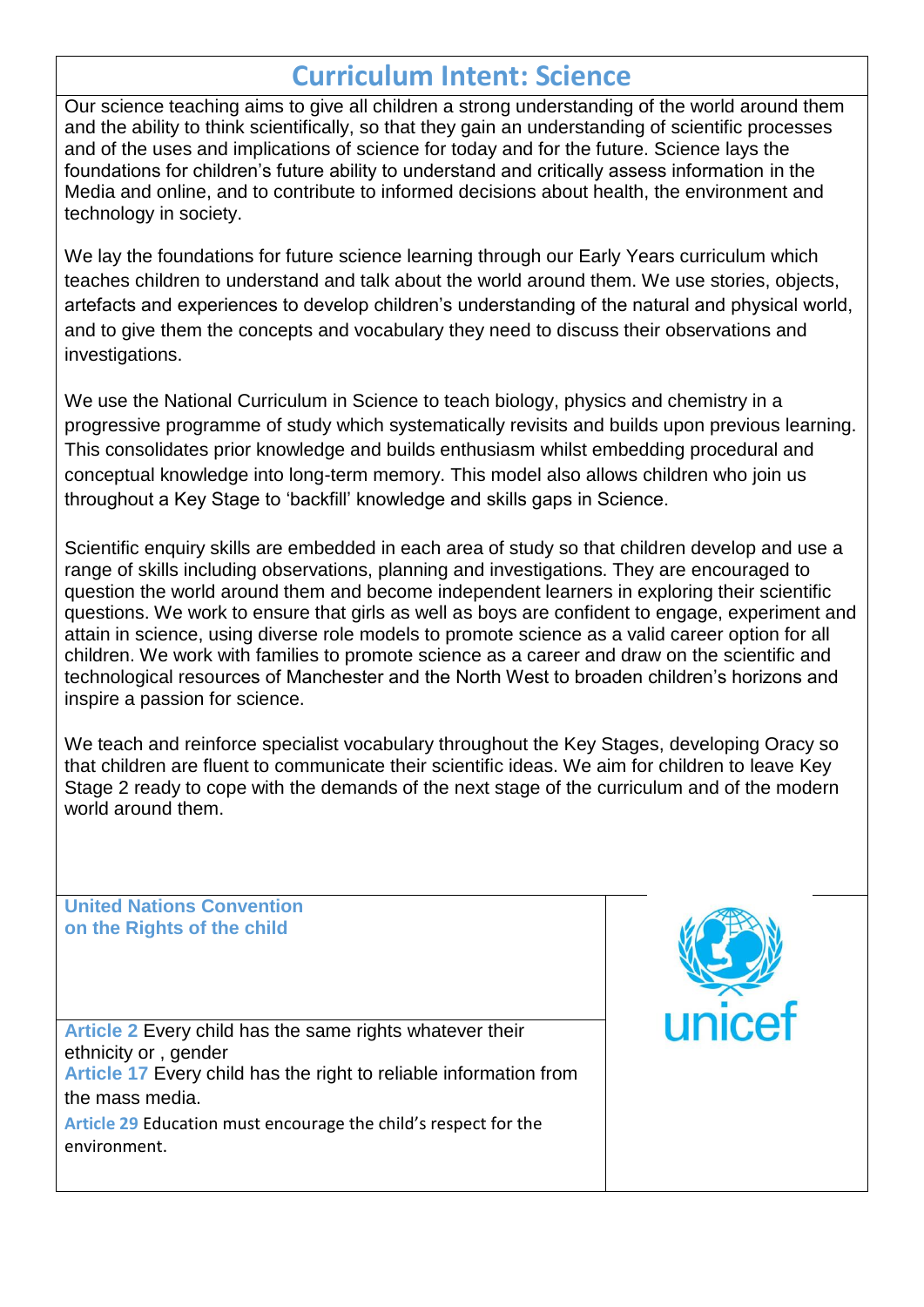# **Curriculum Intent: Art and Design**

Well taught Art and Design is a life enhancing part of a broad and balanced curriculum. We will encourage children in a love of art, developing their skills and talents, and giving them an opportunity to express their individual interests, thoughts and ideas.

Starting in the EYFS, we will offer a rich experience of art and creativity, introducing exciting materials and techniques, using beautiful books and images, and supporting children to talk about their own and other artworks. We will systematically introduce children to a wide range of art forms, genres and artists so children have a good knowledge of classical and contemporary art from a range of cultures and traditions. We will work with local artists, museums and galleries to give children first-hand experience of art and to encourage our families to access the arts locally. We will raise children's awareness of how art and design can open career options and enhance wellbeing through lifelong enjoyment of the creative process.

Through the key stages, children will systematically and progressively develop proficiency in drawing, painting, sculpture and other art, craft and design techniques. We will support children to develop the knowledge, concepts and vocabulary to analyse and discuss their own and other artworks.

We know that many children are harsh critics of their own artwork and can come to believe they are "no good at art". We believe all children can learn to enjoy and be proficient in art. We will use the process of Modelling / Critique / Descriptive Feedback to help children be resilient and improve their work, actively working to support the less confident to develop their skills and enjoyment of the subject.

### **United Nations Convention on the Rights of the child**

**Article 29** Education must develop every child's personality, talents and abilities to the full. Education must encourage the child's respect for their own and other cultures.

**Article 31** Every child has the right to relax, play and join in a wide range of cultural and artistic activities.

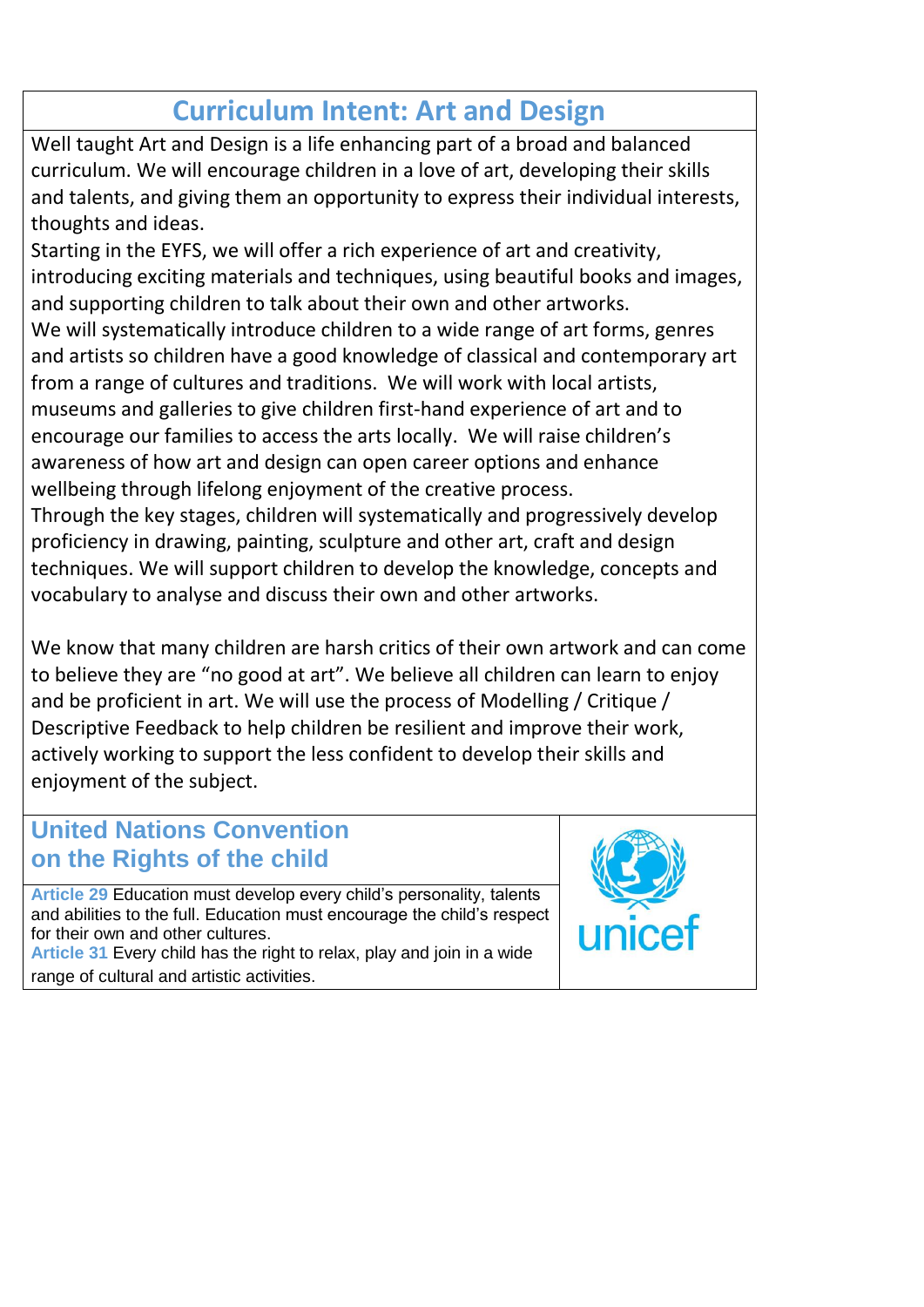# **Curriculum Intent: Computing**

We provide a high-quality computing education which gives essential knowledge and skills in the three main areas of the computing curriculum:

- Computer science: Programming and understanding how digital systems work.
- Information technology: Using computer systems to store, retrieve and send information
- Digital literacy evaluating digital content and using technology safely and respectfully.

We embed technology across all subjects where it can enhance learning and deepen understanding. Children will grow into responsible, competent, confident and innovative users of information and communication technology. They will develop logical thinking and solve real-life problems in meaningful contexts. Through computing, we will support our children to aim high. We aim for them to explore, create and use technology as leaders and producers, rather than just consumers.

We recognise that technology can offer great opportunities, access to information and ability to connect with others. However, some families have limited access to computing technology in the home and many children have limited exposure to technology beyond gaming and apps. Starting in the early years, children will start to understand that information can be retrieved from computers and will interact with age-appropriate computer software. Whatever their previous knowledge, we build children's skills and understanding of the opportunities, applications and careers available to them through technology.

The rapidly moving world of technology offers great opportunities, but also real threats. We will continually work to keep children safe online and to give them and their families the knowledge and tools they need for safe use of the internet.

## **United Nations Convention on the Rights of the child**

**Article 17** Every child has the right to reliable information from the mass media. Children must be protected from materials that could harm them.

**Article 19** Children must be protected from all forms of violence, abuse, neglect and mistreatment.

**Article 29** Education must develop every child's personality, talents and abilities to the full.

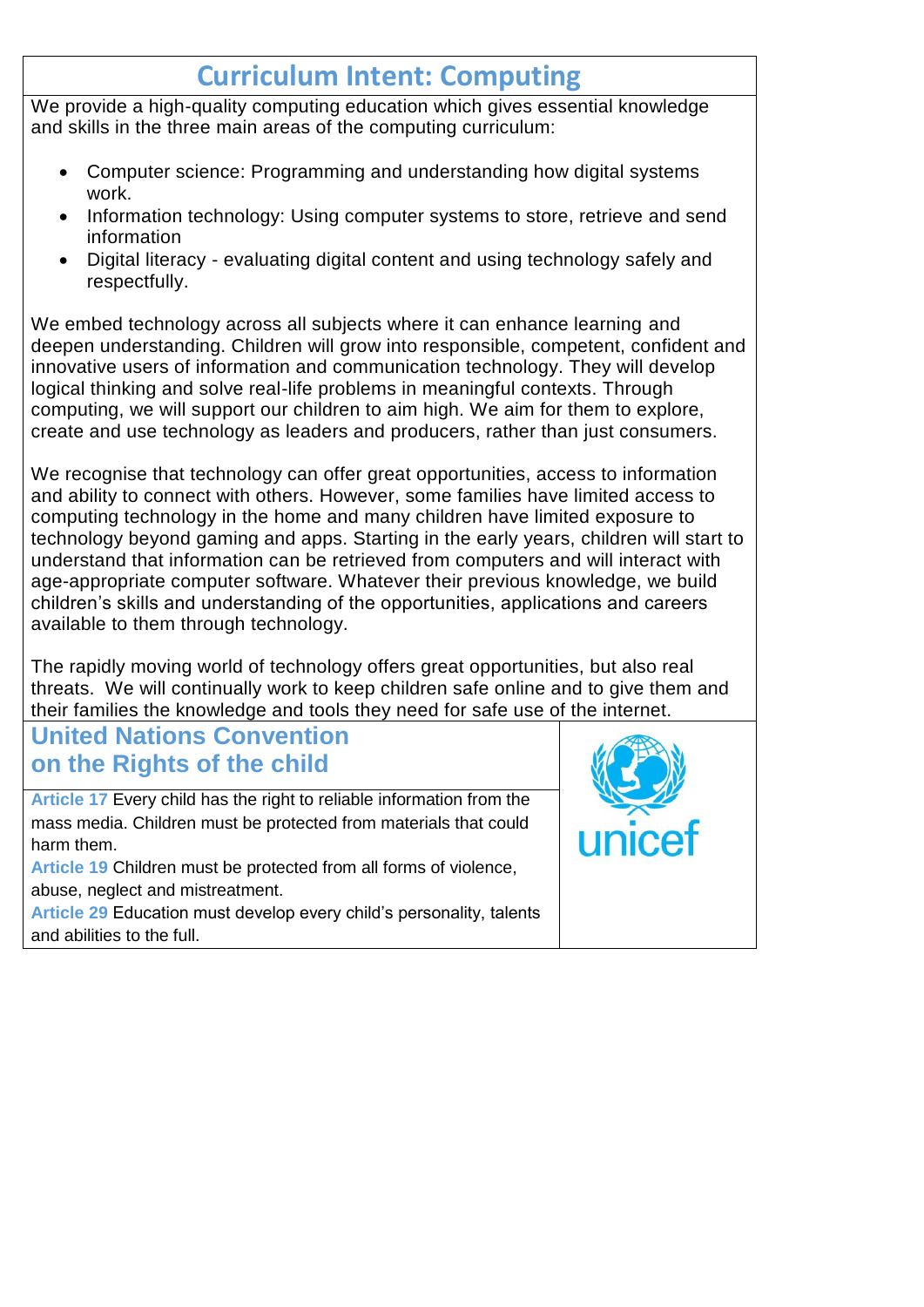# **Curriculum Intent: Design and Technology**

Our DT curriculum aims to give children the practical skills, knowledge, creativity and understanding they need to design, make and evaluate products which solve real and relevant problems.

Children will use their imagination and problem solving skills to solve practical problems in different contexts, considering their own and others' needs, wants and values. Children will learn to work co-operatively in a team and to become innovators and risk-takers.

Starting in the Early Years, our curriculum will give rich opportunities to explore with materials, tools, construction and modelling. Throughout the curriculum we will ensure progression in the key DT skills of planning, making and refining a product or process. DT will build upon and link with other relevant disciplines such as mathematics, science, computing, art and history. We will draw on Manchester's rich engineering, technology and design heritage to enhance children's understanding of past and present design and technology. We will encourage children to describe and discuss their own designs and those in the world around them.

Children will be introduced to the satisfaction of crafting an end product with the associated benefits to positive mental health and self-esteem. Design and Technology will also help build resilience as children learn how to persevere with new skills and to critique and improve an initial attempt.

Our Design and Technology curriculum will lay the foundations for future study and the development of the practical skills that are the foundation of a self-sufficient adult, including basic sewing, cooking, woodwork and other household maintenance skills. We will encourage families to support us in going beyond gender stereotypes to ensure both boys and girls become confident with the full range of DT skills, tools, materials and techniques.

### **United Nations Convention on the Rights of the child**

**Article 2** Every child has the same rights whatever their gender. **Article 29** Education must develop every child's personality, talents and abilities to the full.

**Article 31** The right to relax, play and join in a wide range of cultural and artistic activities

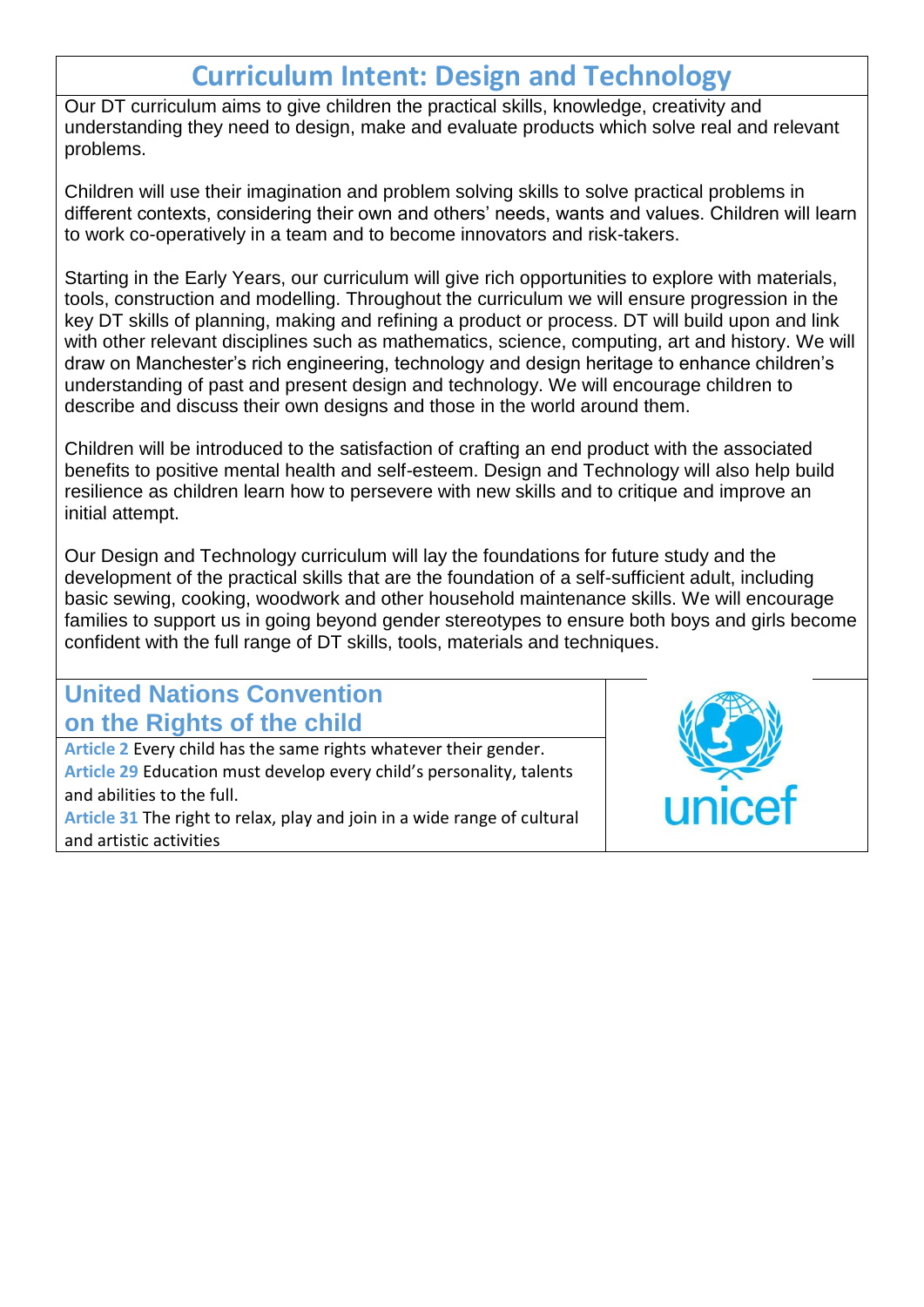## **Curriculum Intent: Geography**

We study Geography to understand the physical and human world around us and know how the world has come to be the way it is. It gives us an appreciation of the lives of others and the diversity of the environments and cultures of people around the world. It builds children's understanding and respect for their own and other cultures, and for the environment. We want our Geography curriculum to inspire pupils with a curiosity and fascination about the world and its peoples that remains with them for the rest of their lives.

Starting with children's experience of their local environment and building on the international links that are so important to many of our families, we will encourage children to think geographically about the world around them. Beginning in EYFS with understanding of the geography of the classroom and school, we will teach and reinforce the concepts of physical and human geography. Children will learn about their local area, progressing to encompass Manchester, the North West, the United Kingdom, Europe and the wider world. Children will develop and retain a robust mental map of the world and a concrete understanding of how maps can represent the world around us.

Whether geography is taught discretely or as part of a wider topic, we will teach children the connections between geography and their wider learning. Geography will underpin and draw on wider learning in History, Languages, RE and PSHE, as children develop a deep respect for diverse cultures and understand the right to maintain your own nationality, religion and culture.

We will draw on the varied physical geography, museums and universities of the North West to give children first hand experiences of a range of urban and rural environments and geographical phenomena. We will work with our families to celebrate their international links and to value the different cultures, religions and languages we have within our school communities.

Geography will contribute to our whole school work on Oracy as we build children's geographical vocabulary and conceptual understanding so they can develop and communicate their ideas confidently to a range of audiences. Pupils will learn to communicate and decipher information using maps, images of people and place, numerical data and graphical modes of communication. We will introduce new vocabulary within the context of the lesson and support children to use subject specific language in the work that they complete. Children will have many opportunities within the lesson to talk about and present what they have learnt.

### **United Nations Convention on the Rights of the child**

**Article 29** Education must encourage the child's respect for human rights, as well as respect for their parents, their own and other cultures, and the environment. **Article 30** Every child has the right to learn and use the language,

customs and religion of their family whether or not these are shared by the majority of the people in the country where they live

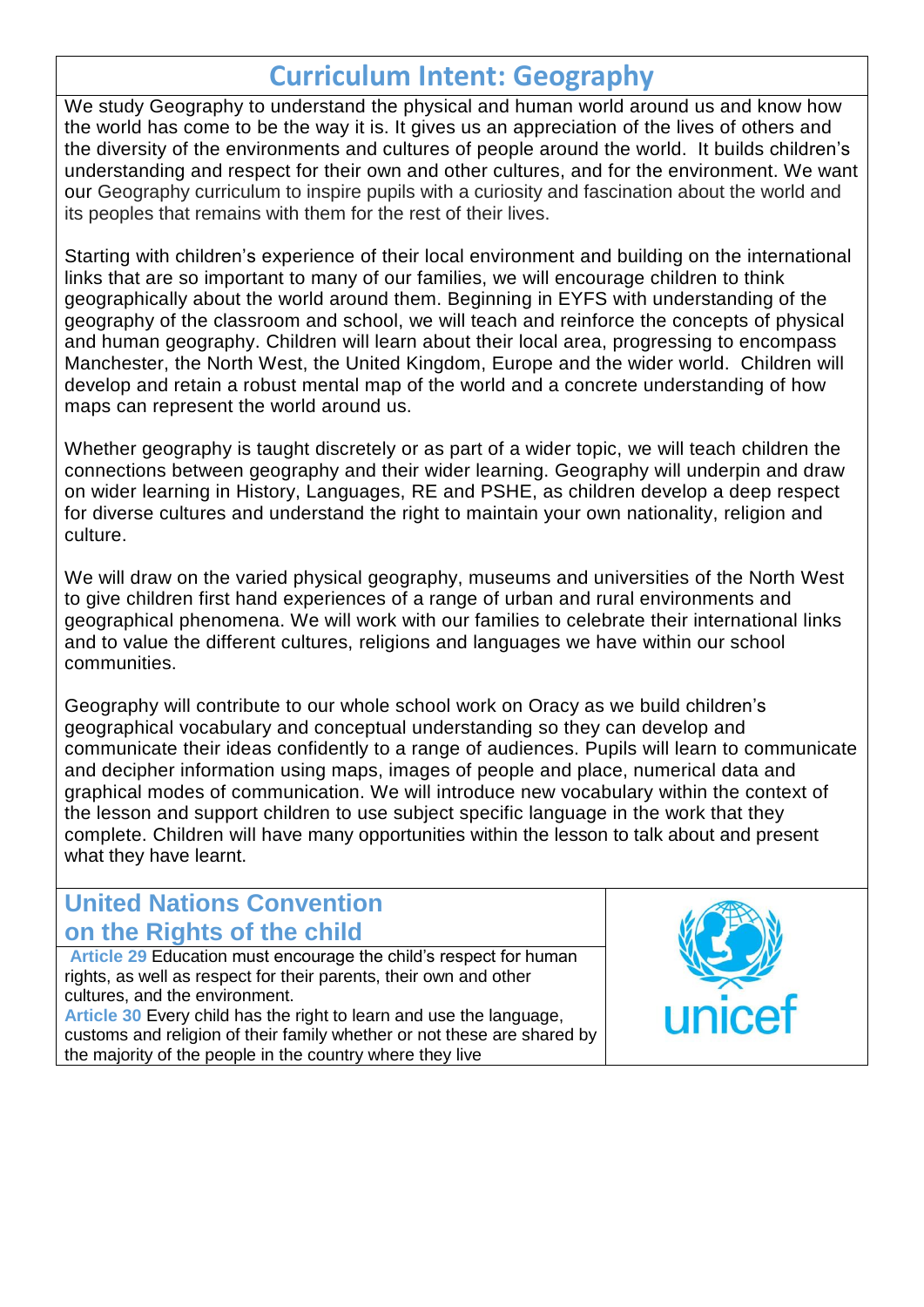# **Curriculum Intent: History**

We study history to understand our heritage and to learn how the world has come to be the way that it is. We learn how the choices and actions of individuals, groups and governments have affected the way that communities and societies develop and interact. History teaches us to learn from the past and recognise our responsibilities to make good choices in the present to protect the rights of future generations.

We aim to develop children's historical understanding of their surrounding world. They start with a firm grasp of concepts of time in the EYFS, then learn about their own family history. They progress to the history of our local area before building their understanding of the history of Manchester, the United Kingdom, Europe and the wider world. We want all children to develop a secure grasp of chronology, understanding how the different historical periods fit together and how societies have changed and developed through the ages. Careful planning and sequencing throughout the school will support conceptual understanding and long term knowledge retention.

Whether history is taught discretely or as part of a wider topic, we will teach children the connections between history and their wider learning. They will develop an understanding of how engineering and technology have driven change, and will explore issues of power, war and conflict, democracy, rights, and diversity in different societies. They will discuss history from a moral perspective, considering how rights have been denied, demanded, fought for and respected at different times through the ages.

We will draw on the extensive historical resources of Manchester and the North West to enrich the curriculum and expand children's cultural experiences, bringing history to life and giving children a passion for historical enquiry. Pupils will gain an excellent knowledge and understanding of people, events and contexts from a range of historical periods, including significant events in Britain's past. They will also learn about groups and individuals who were traditionally excluded from History, including the role of women and the achievements of significant black and ethnic minority cultures and individuals.

We will fully deliver the requirements of the National Curriculum, combining overview and in-depth studies to help pupils understand how the world has evolved. Children will develop the skills of historical enquiry, learning to ask perceptive questions, weigh evidence, sift arguments, and develop perspective and judgement. They will understand the use of primary and secondary sources, developing respect for historical evidence and the ability to make critical use of it to support their learning.

History will contribute to our whole school work on Oracy as we build children's historical vocabulary and conceptual understanding so they can think critically about history and communicate their ideas confidently to a range of audiences.

### **United Nations Convention on the Rights of the child**

**Article 29** 

Education must encourage respect for their own and other cultures

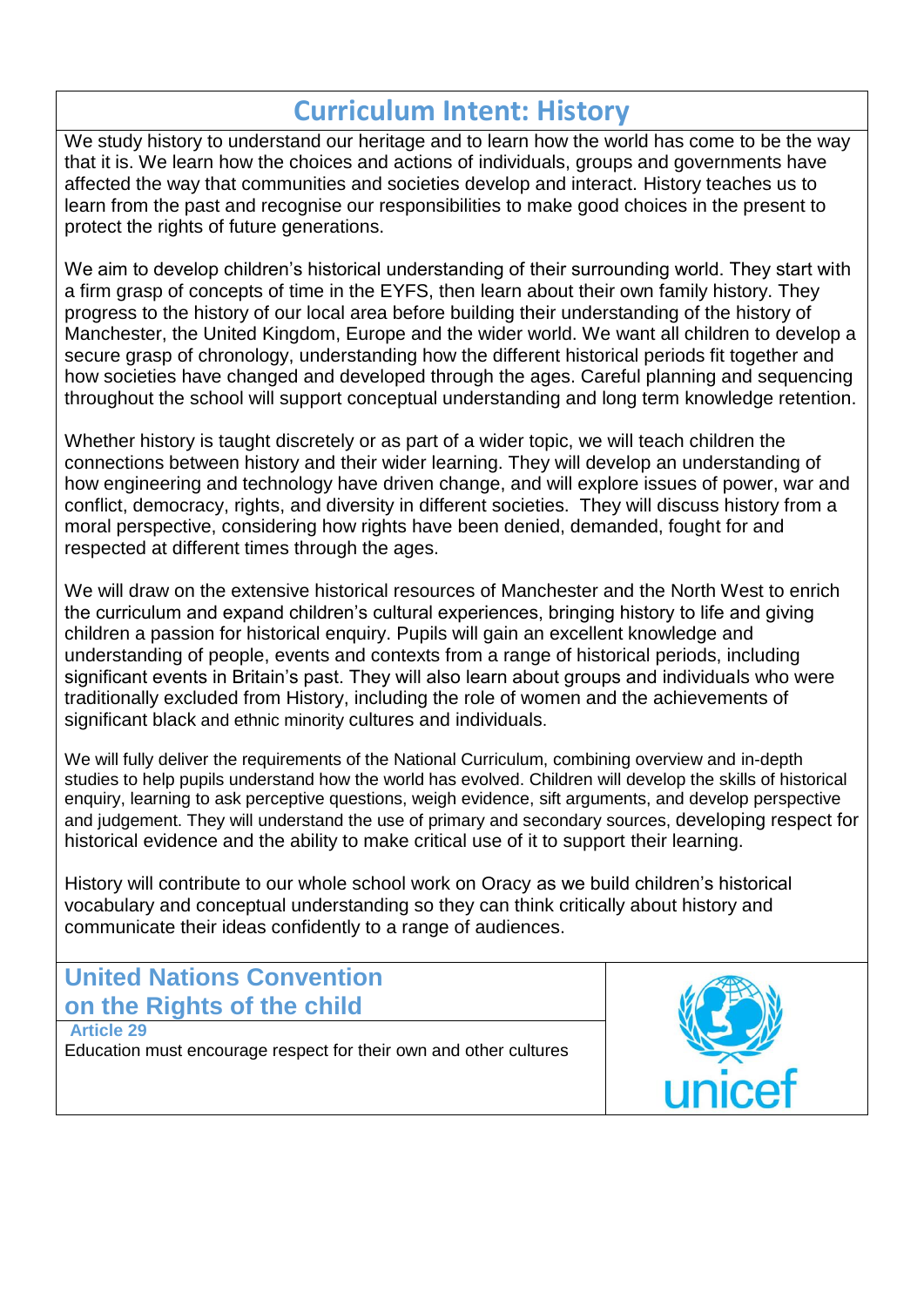## **Curriculum Intent: Modern Foreign Languages**

As a school within a diverse and international local community, we value the wide range of cultures and languages which make up our school population. Our percentage of children speaking English as an additional language is much higher than the national average, and we place a strong emphasis on the importance of developing speaking and listening skills across the whole school. From the Early Years and throughout the school, we encourage children to feel proud of their own heritage and language, and to respect the language and culture of others. We encourage children to develop their conversation skills in their native language as well as in English.

In the EYFS and KS1, children become aware of the variety of languages around us, for example, using different greetings or learning simple songs in different languages. Pupils are also exposed to some basic Spanish, for example, learning Spanish songs or greetings, which prepares them for learning Spanish at KS2. Support for speakers of English as a second language is embedded in the school, both through our skilled TAs and support staff and through existing dual-language families offering support to newly arrived parents. This creates a language positive environment, which builds confidence in children new to English and respect for all cultures.

This language rich environment lays the foundation for Modern Foreign Language teaching in KS2. All KS2 classes receive weekly Spanish lessons to meet the MFL requirement of the statutory curriculum. Class teachers use a range of resources and interactive programmes to engage students of all abilities and provide accurate modelling of good grammar and pronunciation. Pupils are taught to express their ideas and thoughts in the target language and to understand and respond in speech and in writing. The children progressively acquire, use and apply a growing bank of vocabulary organised around topics. They are then encouraged and supported to develop their speaking and listening skills through communication and conversational work. As their confidence and skills grow, they can record their work through pictures and sentences in their MFL exercise books.

Our MFL curriculum links with our wider curriculum, particularly in Geography where we learn about languages and cultures around the world, but also in the study of other cultures within RE and History, and the celebrating of differences in PSHE. Shared learning of the grammar and vocabulary of a modern foreign language also supports our teaching of grammar and etymology in upper Key Stage 2, as well as establishing the foundation for learning further languages as the progress to High school.

### **United Nations Convention on the Rights of the child**

#### **Article 29**

Education must develop every child's personality, talents and abilities to the full. It must encourage the child's respect for human rights, as well as respect for their parents, their own and other cultures, and the environment.

#### **Article 30**

Every child has the right to learn and use the language, customs and religion of their family whether or not these are shared by the majority of the people in the country where they live.

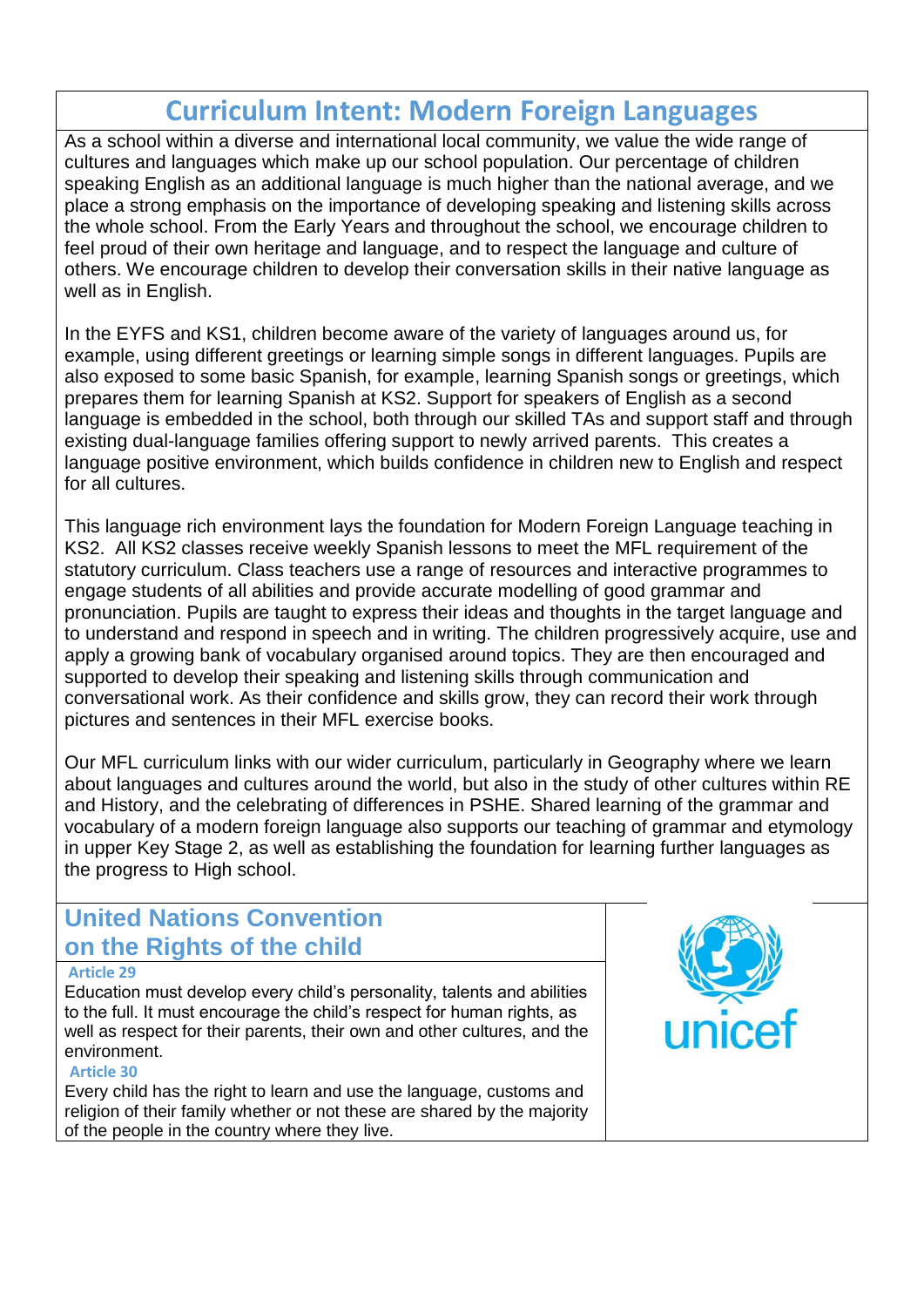# **Curriculum Intent: Music**

We are passionate about the benefits of participating in musical activities. Communal singing and music making builds community, gives a sense of shared achievement and has a positive effect on mental health. Learning an instrument develops concentration and perseverance and teaches the value of practice. Some studies suggest learning an instrument is linked with improved attainment in maths and reading. We aim for all children to develop an understanding and acceptance of the validity and importance of all types of music, and to respect the role that music may play in any person's life.

We follow the National Curriculum ensuring that all pupils get the chance to:

- Perform, listen to, review and evaluate music across historical periods, styles and traditions.
- Have opportunities to learn to sing, create, compose and perform music.
- Understand and explore how music is created, produced and communicated.

Starting in the early years with song, rhyme and rhythm, we support children to develop a good understanding of what music is through listening, singing, playing, evaluating, analysing, and composing across a wide variety of historical periods, styles, traditions, and musical genres. We give children experience of traditional British

All children will have opportunities at different times to learn an instrument and to sing in the choir. We want all children to have the opportunity to perform in front of their peers. We encourage families to attend concerts and performances which allow children to showcase their musical achievements. We aim to reflect and build on the diversity of musical heritages of our school community. We recognise that different religions have different traditions around music and work with families and local religious communities to ensure that all children feel able to join in and meet the National Curriculum requirement to study music.

### **United Nations Convention on the Rights of the child**

**Article 29** Education must develop every child's personality, talents and abilities to the full.

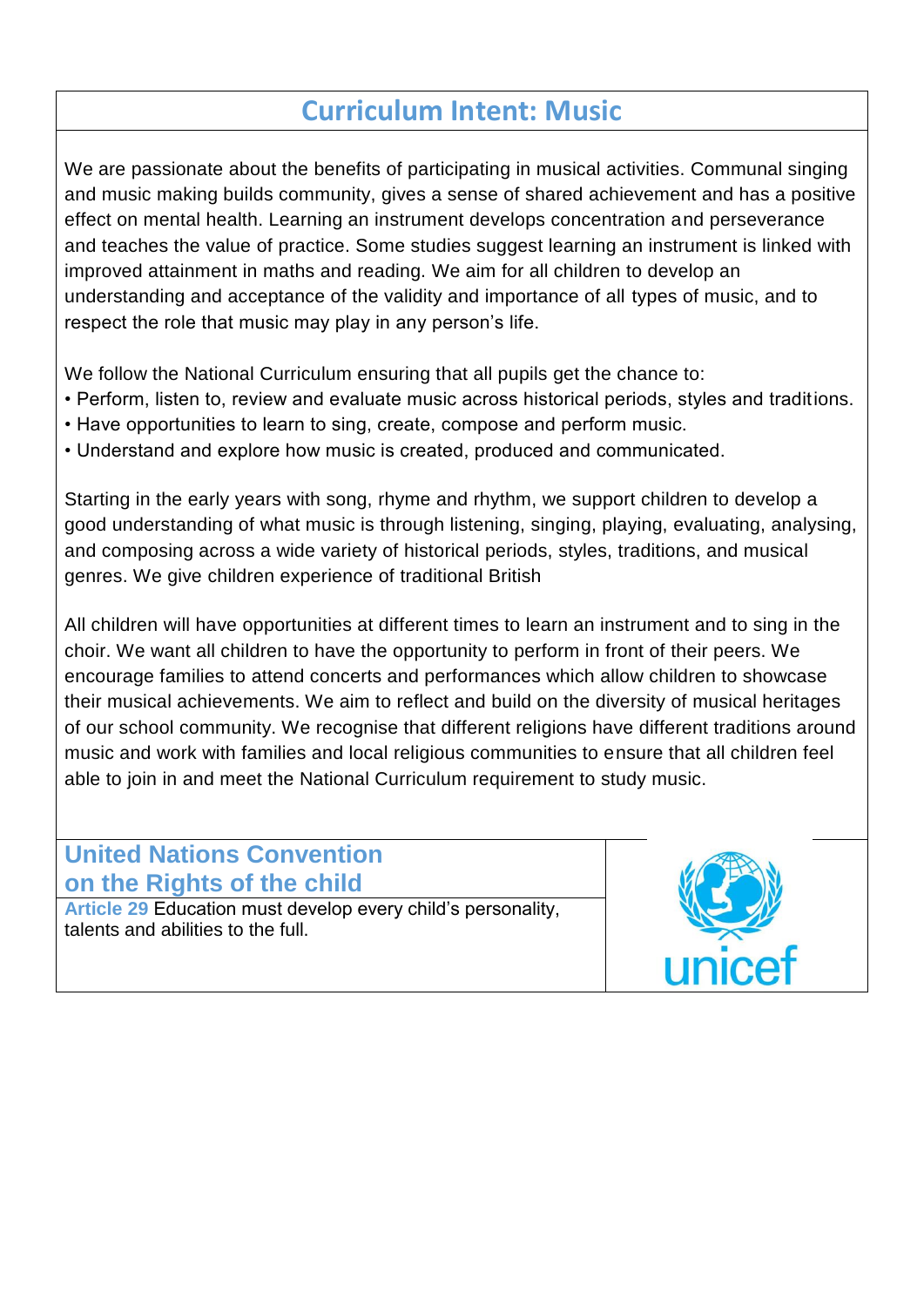## **Curriculum Intent: Physical Education**

Our P.E curriculum builds the physical, social, emotional and intellectual skills of our students, including improved leadership skills, communication skills, tolerance, independence, co-operation, loyalty, fairness, respect, and responsibility. Through their time with us, children are introduced to a wide range of physical activity including sports, games, dance, and gymnastics.

Our EYFS provision encourages active play, developing gross and fine motor skills, physical fitness and teamwork. We give children the vocabulary and concepts they need to describe how their bodies work and move, and how to stay healthy and be safe.

We deliver all aspects of the national curriculum for physical education to ensure that all children lead healthy, active lives, enjoy being physically active for sustained periods of time and develop competence to excel in a range of physical activities. We will ensure that as they progress through the school, children have opportunities to engage in competition within their class, between classes and year groups, and with other schools. We work with Manchester's Premier League Clubs, and other sporting clubs and associations to encourage children to be active outside school and to encourage children who wish to develop their talents by engaging at a higher level.

We support those who lack confidence in PE and those with special physical or emotional needs, planning with sensitivity to allow all children to participate and develop at their own level. We want all children to access a wide range of activities to lay the foundation for a life of physical activity and positive mental wellbeing. We link PE with science and PSHE so children understand how to keep their bodies healthy and to use physical activity to support wellbeing.

Our family support workers raise awareness of the importance of daily activity by supporting and encouraging families to be active. We promote healthy lifestyles and active travel through campaigns, challenges and parent events.

### **United Nations Convention on the Rights of the child**

**Article 24**  Every child has the right to the best possible health. **Article 29** Education must develop every child's personality, talents and abilities to the full. **Article 31**

Every child has the right to relax, play and join in a wide range of cultural and artistic activities.

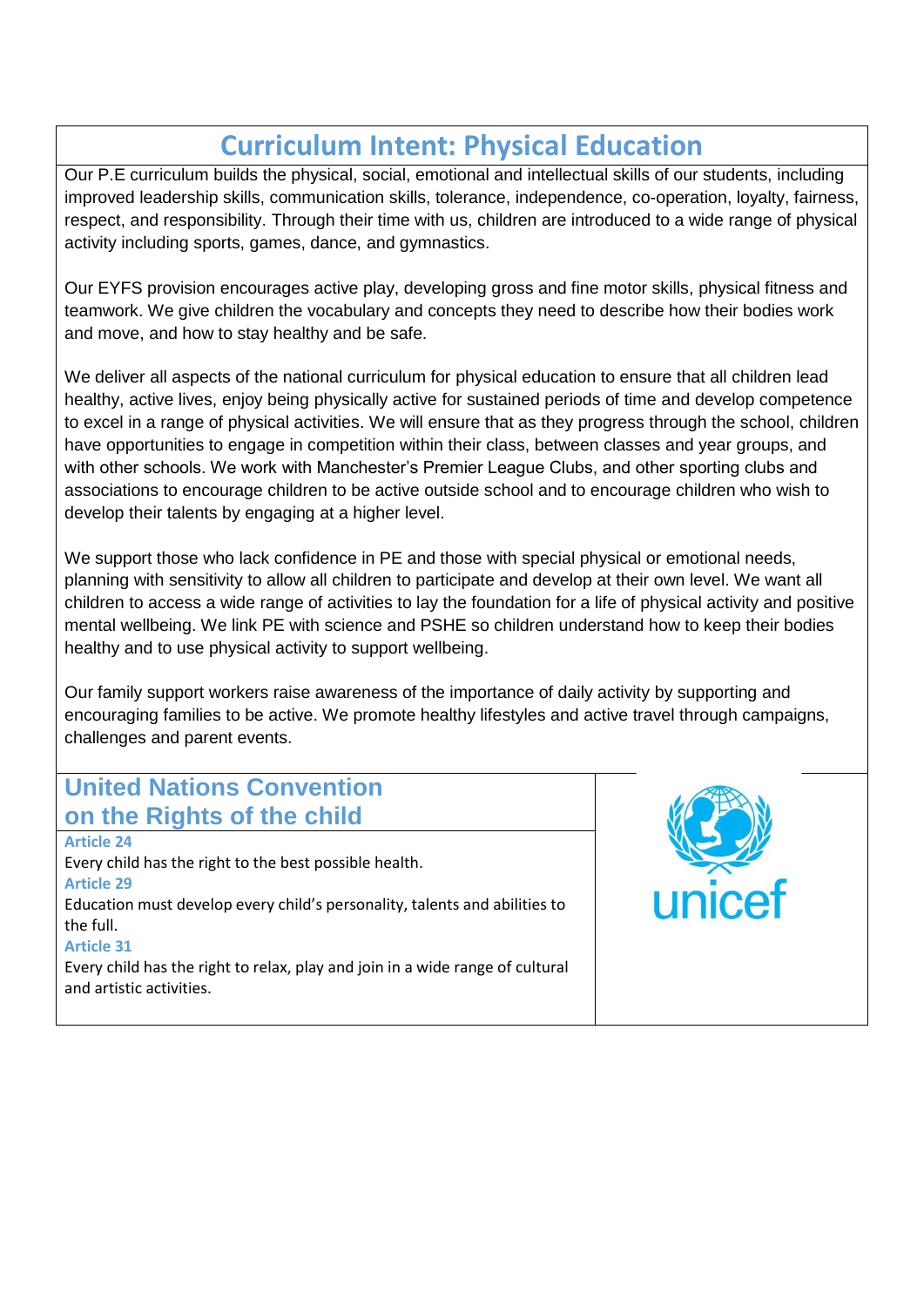# **Curriculum Intent: Personal, Social and Health Education**

Our PSHE curriculum aims to prepare children to become well rounded citizens in our school, communities and the wider world. We offer a progressive PSHE curriculum covering Health and Wellbeing, Relationships and Living in the Wider World. We aim to build children's selfawareness, self-value and understanding of others. We understand the challenges that many of our children and families face and put happiness, wellbeing and resilience at the heart of everything we do in school. We believe children who feel safe, valued and respected will become able to confidently articulate their feelings and become reflective learners. This will support them to fully engage with learning and fulfil their full academic potential.

As a Gold Rights Respecting school, dignity through respect and kindness is a central thread that runs throughout our school life. As part of the Big Life Group, we share the 6 core Big Life values: Valuing Difference, Thoughtful, Honesty, Courageous, Creative and Inspiring. These values are integrated into our school ethos, wider curriculum and PSHE programme. We use the Skills Builder framework to develop essential skills such as listening, presenting, problem solving, leadership, teamwork, staying positive and aiming high.

Our PSHE provision starts in the Early Years where children develop positive relationships with each other and with adults and learn to name and recognise emotions. They build the foundation for future self-esteem, learning to manage their behaviour and engage positively with learning. Throughout the school, we teach children how to articulate their viewpoint constructively, understanding the impact their behaviour has on others and learning to work effectively in teams. Our behaviour policy is grounded in the language of rights, responsibilities and respect.

The values and messages of our PSHE curriculum underpin and permeate our wider curriculum and ethos. For example, children learn about change makers in history, human rights in Geography, and keeping safe in ICT. We teach an age appropriate RSE curriculum, working closely with parents and carers to help children understand how to stay safe and healthy in the modern world. We encourage parents to support all aspects of PSHE by providing their children with boundaries, positive encouragement, modelling healthy hygiene, diet and online safety. Working closely with families, we aim to lay the foundations for the opportunities, responsibilities and experiences children will encounter at High School and in later life.

### **United Nations Convention on the Rights of the child**

#### **Article 24**

Every child has the right to the best possible health. **Article 29**

Education must develop every child's personality, talents and abilities to the full. It must encourage the child's respect for human rights, as well as respect for their parents, their own and other cultures, and the environment.